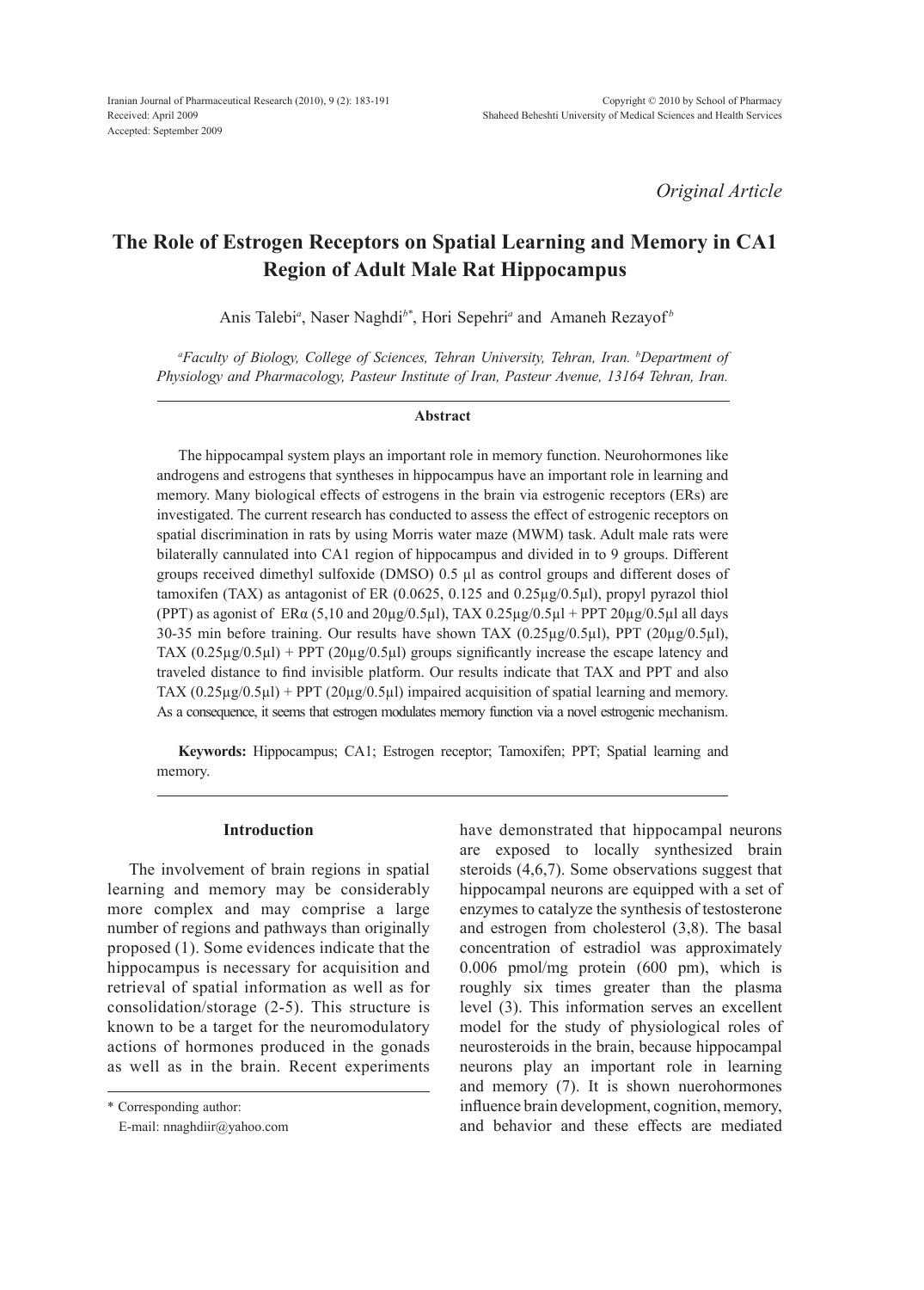by steroid hormone receptors (9-13). Several reports suggest that in addition to the well-known traditional effects of androgens and estrogens via intracellular receptors (genomic receptors), there are nongenomic androgen receptors that they have activational effects that maybe coupled to membrane ion channels and second messenger systems, which elicit rapid and transient changes in neuronal excitability (3,13-16).

 Some researchers suggest that there are a high density of estrogen receptors in fundamental centers of learning and memory in brain, such as the hippocampus (12,15,17,18). It is shown that there must be some relationship between estrogen receptors and cognitive aspects in the CNS (3,15,18).

The first member of what is now known as the steroid and thyroid hormone receptor superfamily was a protein isolated from the rat uterus exhibiting specificity for 17β-estradiol (9). This protein remained the only estrogen receptor (ER) known in animal tissues, until 1996 when a second ER subtype was isolated from the rat prostrate and ovary (19). Regarding these findings, there are two ER isoforms described: ER  $\alpha$  and ER  $\beta$  (12,20-22). Because ER  $β$  is coded by a gene located on a different chromosome than the ERα gene, the two ERs are not true isoforms (9). Estrogen exerts a variety of effects on many regions of the nervous system via estrogenic receptors that influence higher cognitive functions. Some studies had shown that treating the primary hippocampal neurons with additional estradiol resulted in upregulation of ERα and downregulation of ERβ (12), therefore estradiol can act via ERα on learning and memory in CNS. Also, Fugger et al. (2000) showed a role for  $ER\alpha$  in establishing cognitive function in an inhibitory avoidance task (20). OVX ERαKO mice exhibit retention deficits as measured by reduced latencies on Day 2. This impairment was not observed for ERβKO mice suggesting an important role for  $ER\alpha$  in the establishment of cognitive processes involved in inhibitory avoidance performance (20,23). Furthermore, ERα activation impairs acquisition of spatial learning in Morris water maze (23). Other studies have shown that  $ER\beta$  is an important modulator of cell proliferation and learning and memory (20,24) that had previously

been postulated for other areas of the brain (25). According to the different controversial results and finding that was mentioned, in this study, our aim is to distinguish proyal pyrazol thiol (PPT) (an agonist of  $ER\alpha$ ) and tamoxifen (TAX) (an antagonist of ER) microinjection in to CA1 region of hippocampus of adult male rat on spatial learning and memory in MWM.

#### **Materials and Methods**

#### *Subject*

Male albino Wistar rats (200–250 g) obtained from Pasteur Institute of Iran were used throughout the study. Rats were housed three per cage, but one day before testing they were housed one per cage and were maintained at 25±2 ◦C under standard 12:12 h light–dark cycle with light on at 07:00 a.m. Food and water were available *ad libidum*. All experiments with animals were carried out in accordance with recommendations from the Declaration of Helsinki and internationally accepted principles for the use of experimental animals.

#### *Surgery*

Sixty three adult male rats were divided into 7 groups with 9 rats in each group. Rats were anesthetized with ketamine and xylazine (100 mg/kg and 25 mg/kg i.p.) and placed in a Stereotaxic instrument (Stoelting, USA). Bilateral guided cannula's were implanted in the right and left CA1 and were attached to the skull surface using dental cement and jewelers screws. Stereotaxic coordinates based on Parxinos and Watsons atlas of the rat brain were: anterior– posterior (AP), −3.8mm from bregma; medial– lateral (ML),  $\pm$ 2.2mm from midline; and dorsal– ventral (DV), −2.7mm from the skull surface.

#### *Microinjection procedure*

Intracereberal injection was made through guided cannula (21-gage) using injection needles (27-gauge) connected to 0.5μl Hamilton microsyringes by polyethylene tubing. The injection needle was inserted 0.3mm beyond the tip of the cannula. Then, 0.05μl of the vehicle (dimethyl sulfoxide, DMSO), tamoxifen (Tax), propyl pyrazol thiol (PPT) were injected into each side of CA1 region over 2 min and the left in place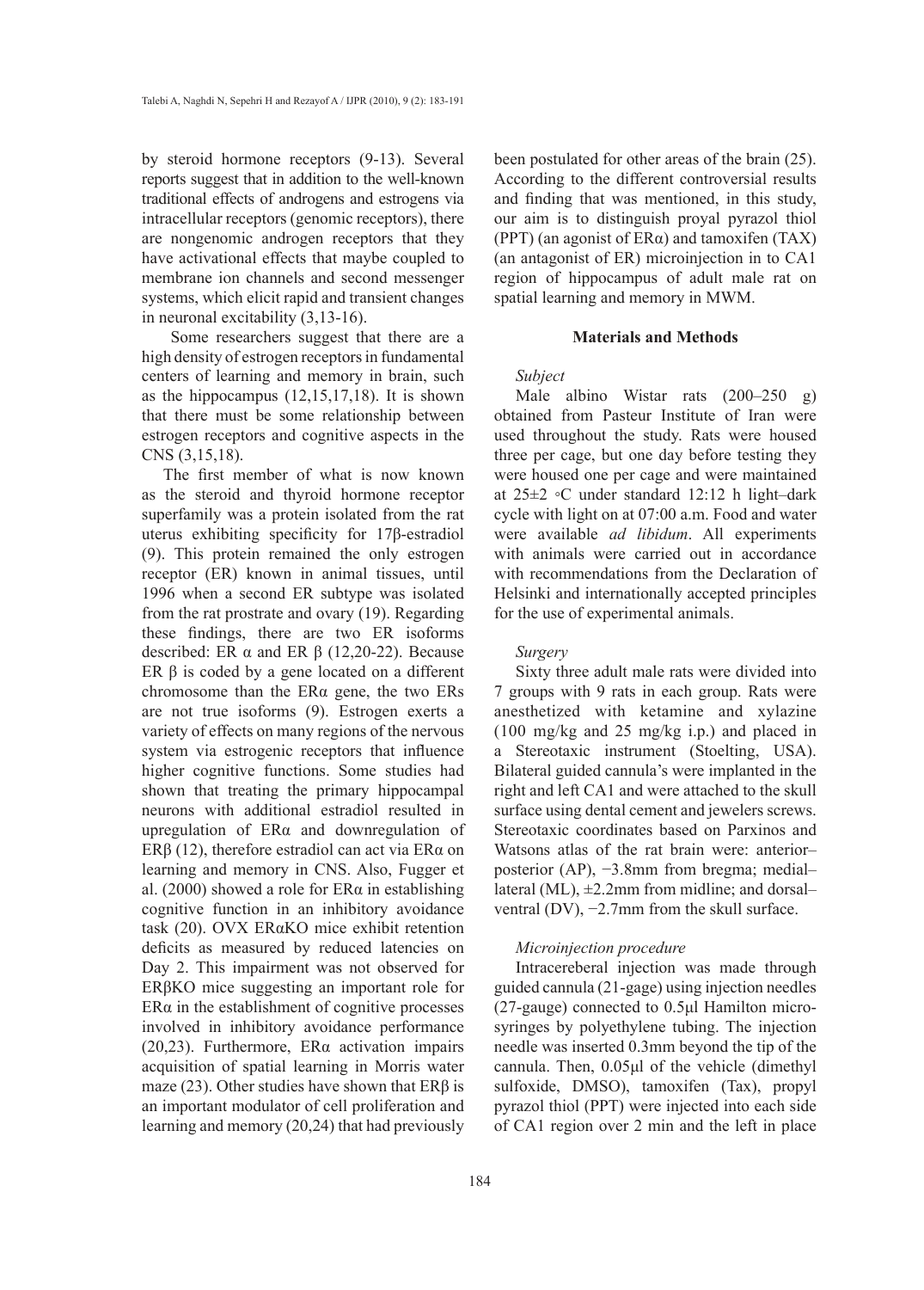for an additional 60 s to allow for diffusion away from the needle tip. All injections were done 30–35 min before testing each day. In other experiment, we were injecting simoltaneuosly tow drugs in the brain of rats.

## *Behavioral assessment Apparatus*

The water maze is a black circular tank 136 cm in diameter and 60 cm in height. The tank was filled with water (20 $\pm$ 1<sup>°</sup>C) to a depth of 25 cm. The maze was located in a room containing many extra maze cues (e.g. bookshelves, refrigerator and poster). The maze was divided geographically into four quadrant (Northeast (NE), Northwest (NW), Southeast (SE), Southwest (SW)) and starting positions (North (N), South (S), West (W), East (E) ) that were equally spaced around the perimeter of the tank. A hidden circular platform (diameter: 10 cm) was located in the center of the SW quadrant, submerged 1 cm below the surface of water. A video camera was mounted directly above of maze to record rats swim path. A tracking system was used to measure the escape latency, traveled distance and swimming speed of each rat and also the percent of distance and the time in each quadrant

## *Procedure*

All testing began at 8:00 a.m. Each rat placed in the water facing the wall of the tank at one of the four designated starting points and allowed to swim and find the hidden platform located in the SW quadrant of the maze on every trial. The single training session consisted of eight trials with different starting positions that were equally distributed around the perimeter of the maze. Starting points were varied in a quasirandom fashion so that in each trialthe subject started from each location once and never started from the same place on any day. During each trial, each rat was given 90 s to find the hidden platform. If rat found the platform it was allowed to remain on it for 30 s and then, was placed in a holding cage for 30 s until the start of the next trial. After completion of training, the animals returned to their home cages until the retention testing (probe trial) 24 h later. In the probe trial the hidden platform was removed and the animal

was released from the north location and allowed to swim freely for 60 s. After the probe trial, the platform elevated above the water surface and placed in the different position (SE quadrant).

## *Histology*

Following behavioral testing, animals were sacrificed by decapitation and brains were removed. For histological examination of cannula and needle placement in CA1 area, 100-μm thick section was taken, mounted on slides. Stained with cresyl violet and the cannula track were examined for each rat. Only those animals whose cannulas were exactly placed in CA1 region were used for data analysis.

#### **Experimental**

#### *Experiment 1*

The aim of this experiment was to determine the effect of intrahippocampal injection of TAX as an antagonist of estrogenic receptor on MWM performance. A total of 24 rats divided into three groups according to the dose levels: 0.25, 0.125, 0.0625µg of TAX dissolved in 0.5µl DMSO.

#### *Experiment 2*

The aim of this experiment was to determine the effect of intrahippocampal PPT, as an agonist of ERα on MWM performance. A total of 27 rats divided into three groups according to the dose levels: 5, 10, 20µg PPT dissolved in 0.5µl DMSO.

#### *Experiment 3*

The aim of this experiment was to determine the effect of intrahippocampal injection of PPT plus TAX as an agonist of ERα and an antagonist of estrogenic receptors, respectively on MWM performance of 7 rats in one group according to the dose levels:  $20\mu g + 0.25\mu g$  for PPT and Tax, respectively, dissolved in 0.5µl for each dose.

#### *Statistical analysis*

Statistical evaluation was done by Kolmogorov–Smimov test at first, to examine the normal distribution by using SPSS software. Data obtained over training days from hidden platform tests and in visible platform tests were analyzed by t-test for comparison between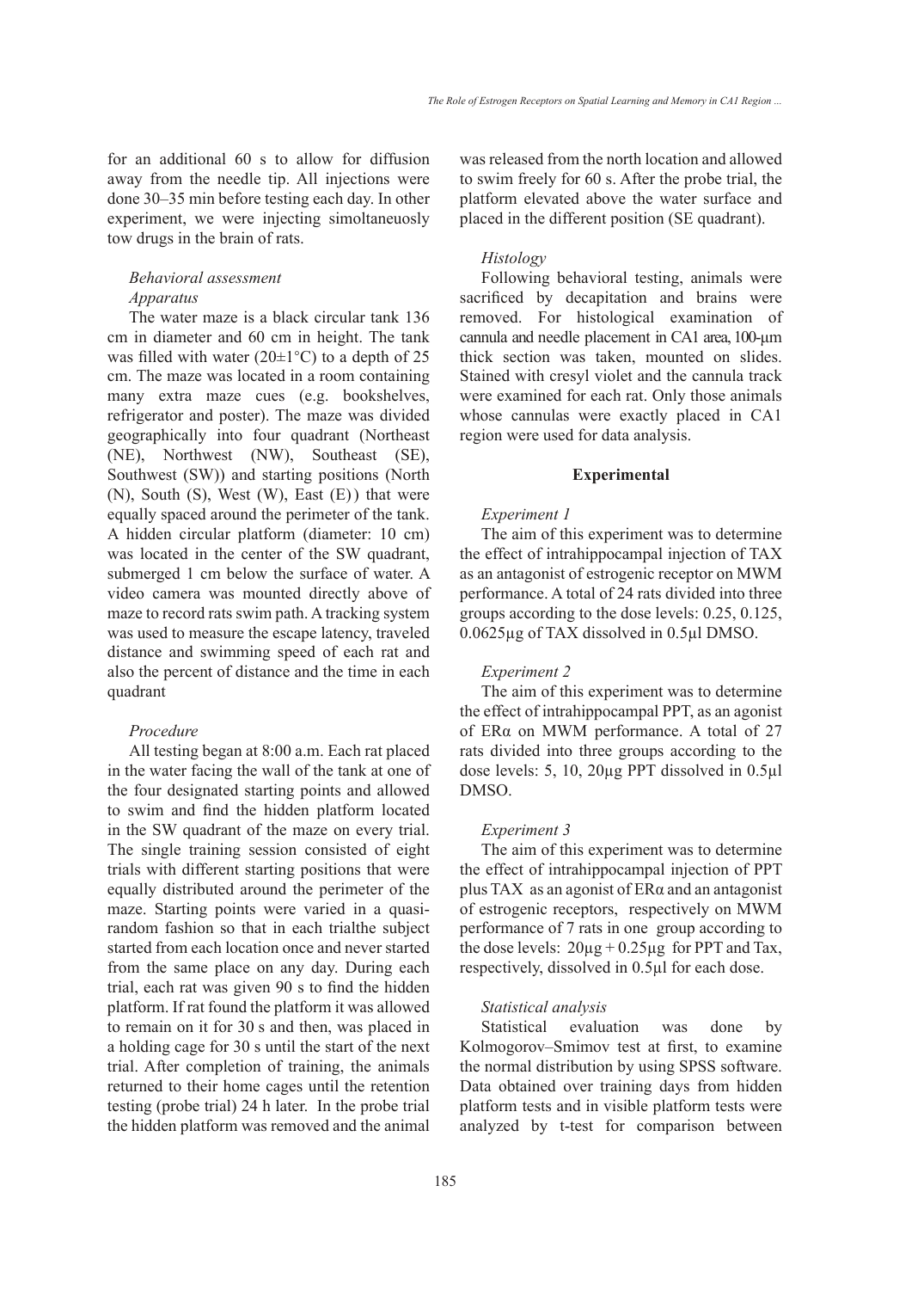





$$
\operatorname{\textbf{Speed}}
$$



**Figure 1.** Escape latency (A), average traveled distance (B) and swimming speed (C) across all training. Figures show a significant difference in traveled distance. \*\*P < 0.003 and escape latency \*\*P < 0.005 between 0.25µg/0.5µl tamoxifen treated group with the control group.

two groups and one-way analysis of variance (ANOVA) followed by Tukey's test for multiple comparisons. All results were shown as means S.E.M. In all statistical comparisons, P < 0.05 was used as the criterion for statistical significance.

## **Results**

*Experiment1: the effect of Tamoxifen, TAX (antagonist of ERs) Hidden platform trails* Figure 1 (A and B) shows the results obtained





**Figure 2.** Comparison of time intarget during probe test within different groups. In probe test, there were no significant differences in time intarget.

from injection of TAX compared to the group receiving DMSO as control. A significant difference was generally found in escape latency  $(F (3, 27) = 3071)$  and traveled distances  $(F (3, 27))$  $27$ ) = 3.83) between the groups. But no significant differences were found in swimming speed (F (3,  $27$ ) = 2.11) between the groups (Figure 1C).

#### *Probe test*

There was no significant difference in performance among the groups on the probe test for time intarget (F  $(3, 27) = 0.50$ ) (Figure 2).

*Experiment 2: the effect of propyl pyrazol thiol, PPT (agonist of ERα)*

## *Hidden platform trials*

Figure 3 (A and B) shows the results obtained from injection of PPT and the group receiving DMSO as control. A significant difference was generally found only in 20µg/0.5µl group in escape latency (F  $(3, 27) = 5.911$ ) and traveled distances (F  $(3, 27) = 3.714$ ) between groups. But no significant differences were observed in swimming speed  $(F (3, 27) = 1.1192)$  between groups (Figure 3C).

## *Probe test*

There was no significant difference in performance among the groups on the probe test for time intarget (F  $(3, 27) = 0.021$ ) (Figure 4).

## *Experiment 3: the effect of TAX (antagonist of ERs) and PPT (agonist of ERα)*

*Hidden platform trials*

Figure 5 shows the results obtained from injection of TAX and after 5–7 min injection PPT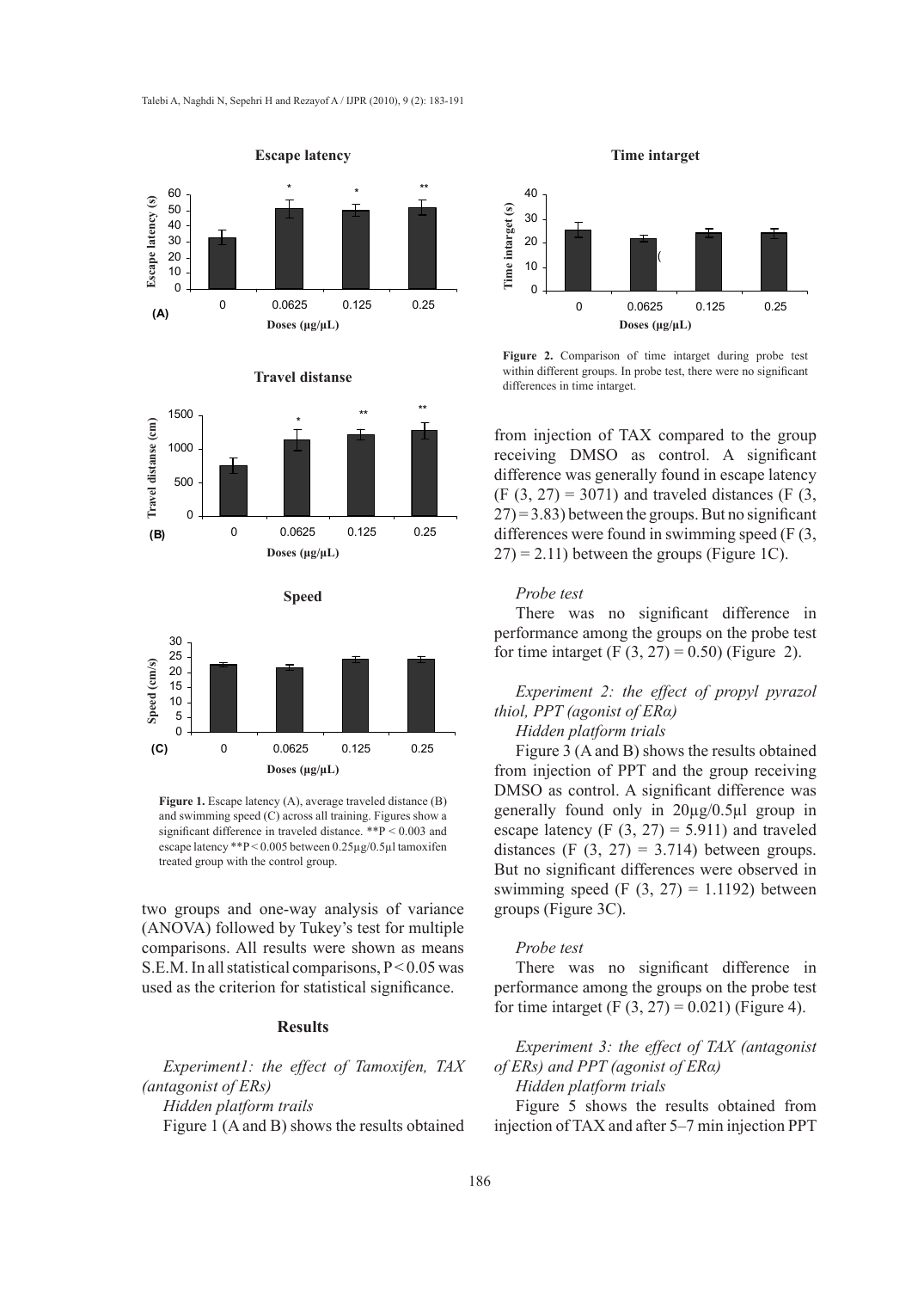

#### 1500 **Travel distanse(cm)** Travel distanse (cm) **Travel distanse (cm)** \*\* 1000 500 0 0 5 10 20 **(B) Doses(µg/µl) Doses (μg/μL)**

**Travel distanse Travel distanse**



Figure 3. Escape latency (A), average traveled distance (B) and swimming speed (C) across all training. Figures show a significant difference in traveled distance \*\*P < 0.007 and escape latency \*\*\*P < 0.000 between 20 µg/0.5µl propyl pyrazol thiol treated group with the control group.

to determine the effect of an antagonist of ERs in presence of an agonist of ERα compared to the group received DMSO (control). A significant difference was generally found in escape latency  $(F(1, 9) = 0.55)$  between TAX + PPT treated group with the control group. (Figure 5 A). But no significant differences were found in swimming speed (F  $(1, 9) = 1.81$ ) and traveled distances  $(F (1, 9) = 1.10)$  between them. (Figure 5 B) and C). A significant difference was found in escape latency (F  $(1,9) = 0.71$ ) between TAX **Time intarget Time intarget**



**Figure 4.** Comparison of time intarget during probe test within different groups. In probe test there were no significant differences in time intarget.

and PPT treated group with PPT treated group (Figure 5A). But no significant differences were observed in swimming speed  $(F (1, 9) = 1.43)$ and traveled distances  $(F(1, 9))$  between them (Figure 8B and C). Also no significant differences were found in swimming speed  $(F (1, 9) = 1.99)$ and travel distance  $(F (1, 9) = 0.81)$  and escape latency  $(F (1, 9) = 1.02)$  between TAX+PPT with TAX group.

#### *Probe test*

There was no significant difference in performance between TAX+PPT treated group with the control group on the probe test for time intarget  $(F (1, 9) = 0.331)$ . Also there was no significant difference in performance between  $TAX + PPT$  treated group with PPT treated group  $(F (1, 9) = 1054)$  and between TAX + PPT treated group with TAX treated group  $(F (1, 9) = 0.92)$ (Figure 6).

#### **Discussion**

Our results showed that TAX  $(0.25 \mu g/0.5 \mu l)$ as an ERs antagonist and PPT  $(20\mu g/0.5\mu l)$  as an ERα selective agonist significantly increased escape latency and travel distance in comparison to control group.

These results showed that PPT and TAX could impair acquisition of memory in water maze task. Also the results showed that TAX  $(0.25\mu g/0.5\mu l)$  could eliminate PPT  $(20\mu g/$  $0.5\mu$ l) - induced impairment. In all experiments, there were no significant differences in swim speed indicating that there were no significant differences in sensory or motivational processes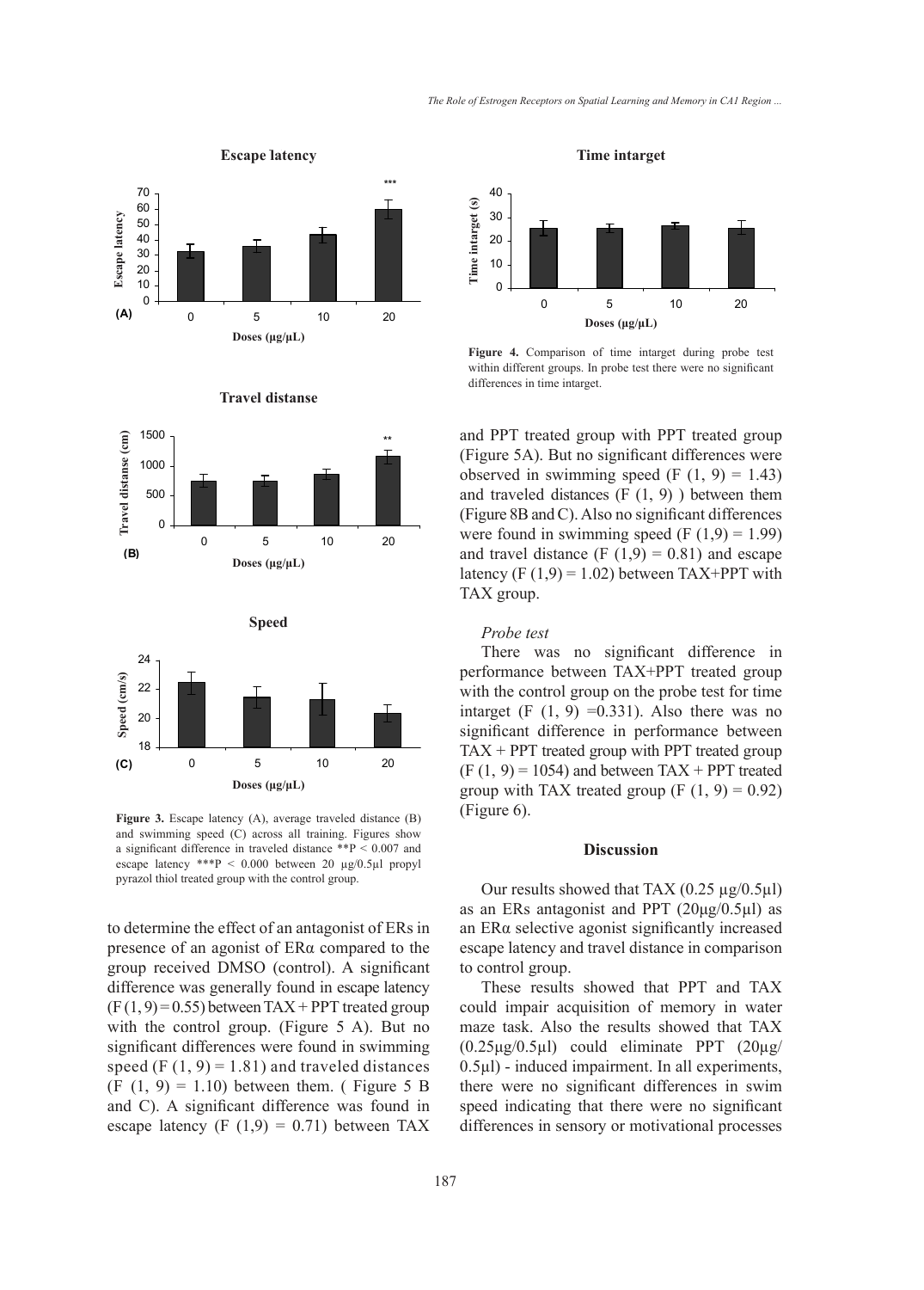



**Travel distanse Travel distanse Travel distanse**

**Figure 5.** Escape latency (A), average traveled distance (B) and swimming speed (C) across all training. Figures show a significant difference in traveled distance  $*P < 0.065$  and escape latency  ${}^*P$  < 0.03 between TAX (0.25µg/µl) + PPT (20µg/µl) treated group with the control group. Also show a significant difference in traveled distance+ P <0.047 between TAX  $(0.25\mu g/\mu l)$  + PPT  $(20\mu g/\mu l)$  treated group with PPT  $(20\mu g/\mu l)$  treated group.

#### between the groups.

The mechanism of action of TAX on impairing learning and memory functions has not been clearly evaluated (26). Estrogen



**Figure 6.** Comparison of time intarget during probe test within different groups. In probe test there were no significant differences in time intarget.

replacement induces a 30% rise in both NMDA receptors and spines in the hippocampus of ovariectomized female rats (26). Thus, one may speculate that TAX could affect the function of hippocampus to impair the memory ability (27). Because TAX is an estrogen receptor antagonist in the central nervous system (26), it could be assumed that this activity is the main cause of their memory impairing action.

A close interaction between estrogen and cholinergic function in the central nervous system has been reported (28-30). It has been inferred that estrogen affects learning and memory behaviors by modulation of basal cholinergic function (27). For example, it is reported that steroidal sexual hormones can affect on acetylcholine transferase and acetylcholine esterase activities. The long-term memory is facilitated with estradiol in the one-trial passive avoidance conditioning test in adult male Wistar rats (31). In ovariectomized rats, high-affinity choline uptake is reduced in the hippocampus and in the frontal cortex by 24% and 34%, respectively. This decline in high-affinity choline uptake is associated with a significant decrease in total avoidance in the active avoidance tests. Estrogen administration could reverse the effects of ovariectomy on high-affinity choline uptake in active avoidance and spatial memory behavior (32). These data suggest that cholinergic neurons are estrogen-responsive and that continuous exposure to ovarian steroid is needed to maintain the normal memory function. Since TAX is an antiestrogenic drug, it is reasonable to assume that TAX - induced impairment memory might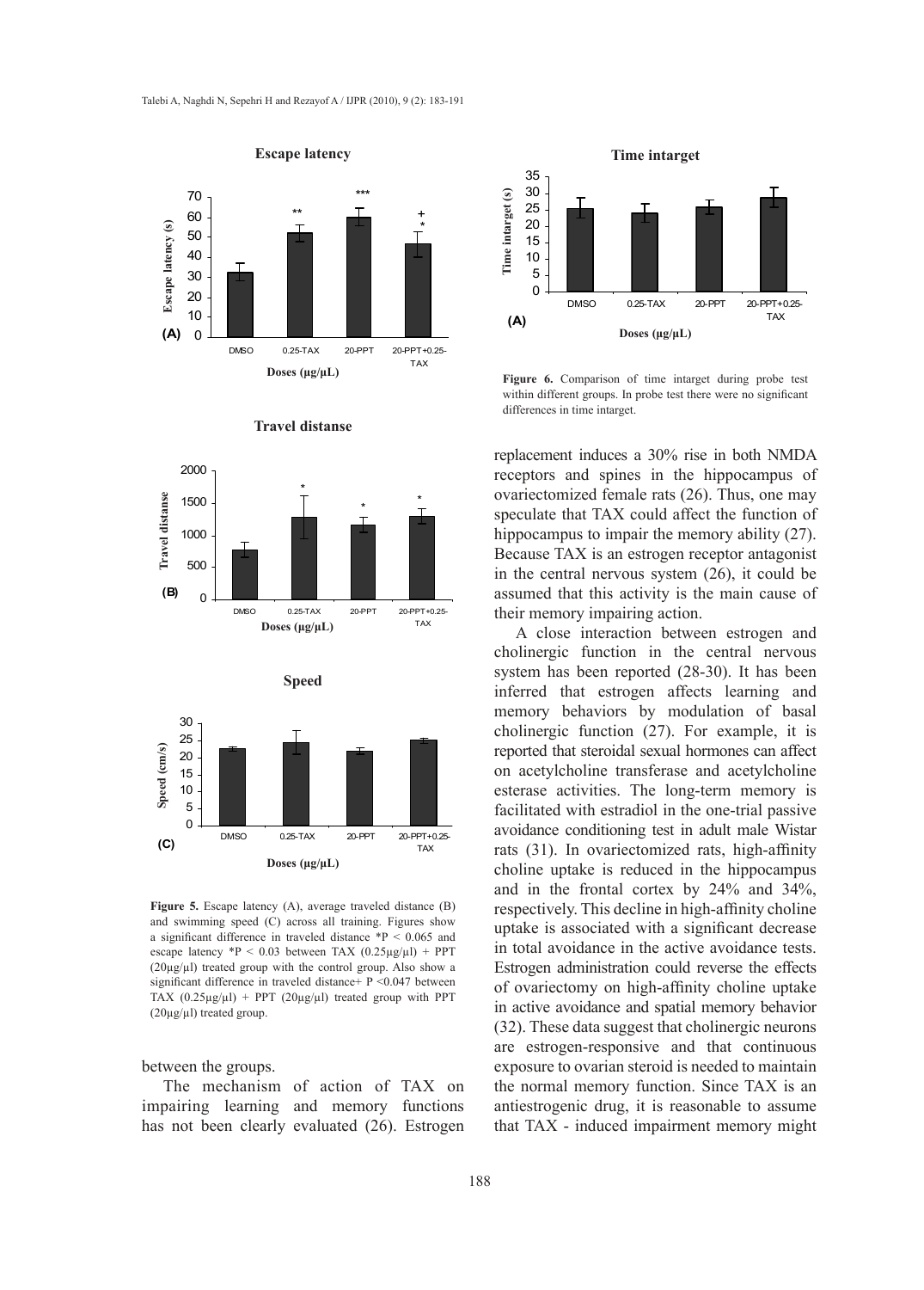be due to the blockade of the estrogen actions, which subsequently affects the activity of the cholinergic system (28).

Other mechanisms of action of TAX on memory function could not be excluded. It has been shown that TAX has a wide variety of pharmacological activities, such as the inhibition of protein kinase C (33), acting as a calmodulin antagonist (34), and acting as a histamine antagonist (35). These TAX actions may directly or indirectly affect on memory function (27).

Our results also showed that PPT  $(20 \mu g/0.5 \mu l)$ as an ERα selective agonist impaired acquisition of memory in Morris Water Maze task. Thus, it is possible that estrogen impairs memory via ERα. There are two possibilities for this finding:

1- Regulation of spinogenesis is one of the important estrogen roles in memory processes via producing new spines for creating new neuronal contacts (36). Dendritic spine morphology analysis demonstrated that the density of thin type spines was selectively increased in CA1 pyramidal neurons within 2 h after application of 1 nM estradiol (21).

Sometimes the spine density is decreased by the estradiol treatment. The estradiol-induced spinogenesis is region specific and heterogeneous. In fact, in CA3 pyramidal neurons, the total density of thorns of thorny excrescences (spinelike postsynaptic structures in the stratum lucidum of CA3, having contacts with mossy fiber terminals originated from granule cells) decreased dramatically to approximately 70% upon a 2-h treatment of 1 nM estradiol (37). PPT significantly decreased the density of thorns from 2.19 to1.66 thorns/µm. Therefore, it may be PPT-induce impair memory processes by decreasing of spine density.

2- In memory processing, LTP, long term potentiation, (memory forming mechanism) and LTD (long term depreciation) are essential. Mutant mice, which show enhanced LTP and suppressed LTD, have shown impaired learning of Morris water maze (38). This suggests that LTD may be required to "correct" wrong memories formed by initial LTP processes, which store not only correct information but also wrong information. (21,39). Investigations using specific estrogen agonists indicated that the contribution of ERα (but not ERβ) was essential to these estradiol effects. PPT at 100 nM exhibited a significant LTD enhancement in CA1 (39). Therefore, it may be suggested that PPT impaired learning and memory via LTD enhancement and derangements in "correct" wrong memories formed by initial LTP processes.

In addition, our study showed that TAX as ERs antagonist (0.25 μg/0.5µl) could impair acquisition in MWM task. Also, our results showed that using TAX (ERs antagonist,  $0.25 \mu g / 0.5 \mu l$ ) with ER $\alpha$  selective agonist (PPT (20  $\mu$ g/0.5  $\mu$ l)) could eliminate impairment of using of PPT. It is demonstrated that estrogen modulates memory function via estrogenic receptors, especially ERα. Because PPT (agonist of ERα) in present of TAX (antagonist ERs) also shows an impairment effect on spatial learning and memory. Thus, it is possible that TAX has higher affinity to bind ERα than ERβ. Fugger N. et al. (2000) showed that ovariectomized (OVX) estrogen receptorα-knockout (ERαKO) mice displayed impaired performance on the inhibitory avoidance (IV) task. In contrast to ERαKO mice, IA performance by OVX estrogen receptor-β-knockout (ERβKO) mice was not compromised. The results indicate an important role for ERα, relative to ERβ, in the establishment of cognitive function (20). Only the estrogen receptor  $(ER)$  α-agonist, propyl pyrazole trinyl tris-phenol (PPT), induced the same enhancing effect as estradiol on spinogenesis in the CA1. The ERbeta agonist, (4-hydroxyphenyl)-propionitrile (DPN), did not affect on spinogenesis (21). Regulation of spinogenesis is one of the important estrogen roles in memory processes via producing new spines for creating new neuronal contacts  $(36)$ . It demonstrates that probably  $ER\alpha$  is more important than ERβ in learning and memory process. Other studies have shown that ERβ is an important modulator for learning and memory (9,24). Considering downregulation of ERα in the hippocampus and amygdalohippocampal area in estrogen-treated knockout individuals, it was proposed that ERβ influenced spatial memory by binding estradiol and preventing this downregulation, a mechanism that had previously been postulated for other areas of the brain (9). Therefore, one could say that there are many of unknown proceeding in basis of learning and memory, also involvement of estrogenic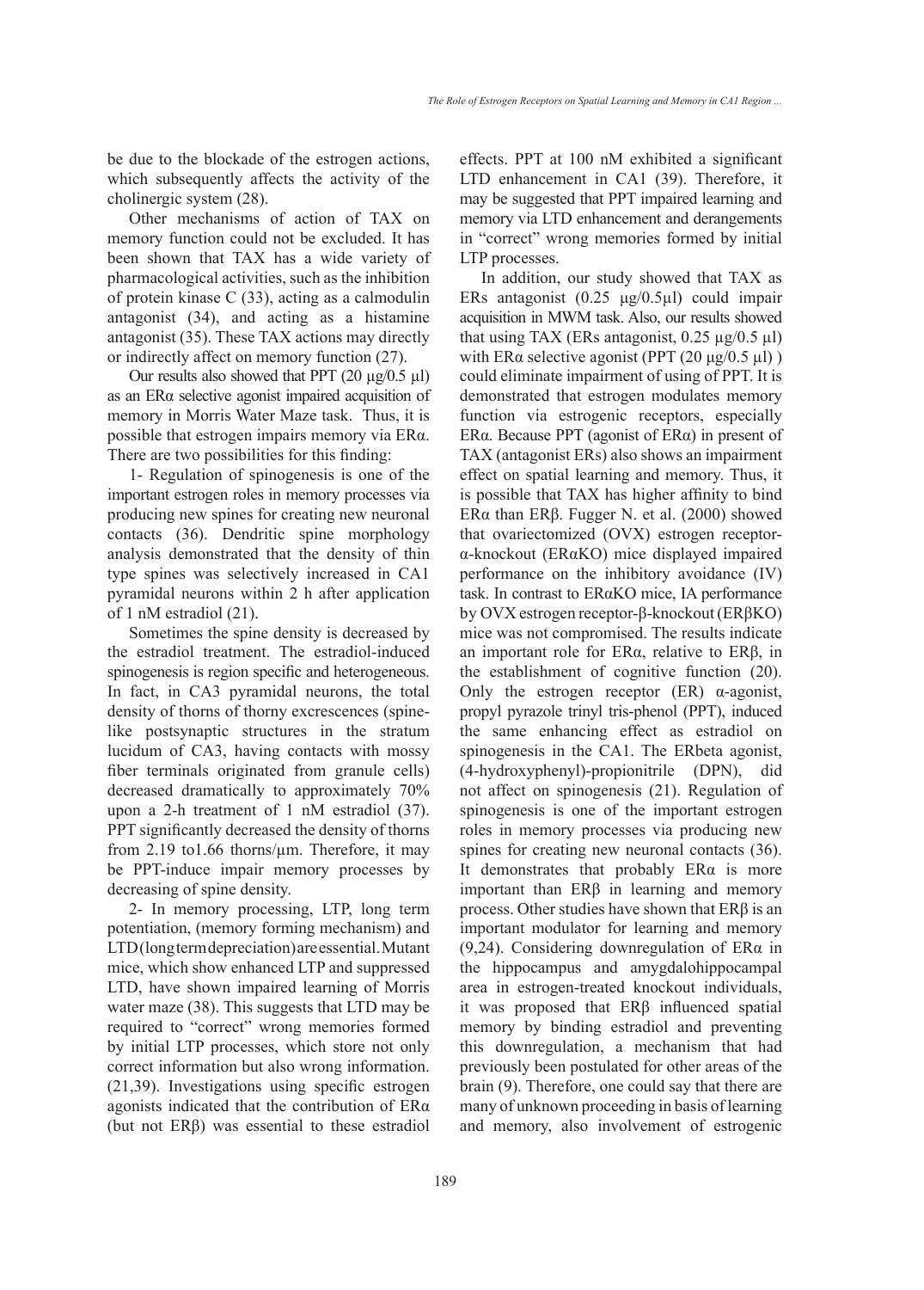receptors types in this process.

In summery, it seems that intra hippocampal injections of TAX as ERs antagonist and PPT as ERα selective agonist could impair spatial learning and memory in MWM task. Also results showed that TAX could eliminate impairment of memory by injection of PPT. This finding suggests that estrogens act in learning and memory via ERs, specifically ERα. In this process many different mechanisms involved such as, distinct differences in binding and transactivation properties of α- and β-receptors, interaction between estrogen and cholinergic function in CNS, spinogenesis, LTP (long term potentiation), LTD (long term depreciation), ERs particularly ERα .

#### **Acknowledgements**

We wish to thank Department of Physiology and Pharmacology of Pasteur Institute for supporting this research by a grant.

#### **References**

- (1) Shahidi S, Motamedi F and Naghdi N. Effect of reversible inactivation of the supramammillary nucleus on spatial learning and memory in rats. *Brain Res.* (2004) 1026: 267-274.
- Balthazart J, Baillien M, Charlier TD, Cornil CA and (2) Ball GF. Multiple mechanisms control brain aromatase activity at the genomic and non-genomic level. *J. Steroid Biochem. Mol. Bio*. (2003) 86: 367-379.
- (3) Moradpour F, Naghdi N and Fathollahi Y. Anastrozole improved testosterone-induced impairment acquisition of spatial learning and memory in the hippocampal CA1 region in adult male rats. *Behav. Brain Res*. (2006) 175: 223-232.
- Mukai H, Takata N, Ishii HT, Tanabe N, Hojo Y, (4) Furukawa A, Kimoto T and Kawato S. Hipocampal synthesis of estrogens and androgens which are paracrine modulators synaptic plasticity: synaptocrinology. *Neurosci*. (2006) 138: 757-764.
- (5) Naghdi N, Majlessi N and Bozorgmehr T. The effects of anisomycin (a protein synthesis inhibitor) on spatial learning and memory in CA1 region of rat's hippocampus. *Behav. Brain Res*. (2003) 139: 69-73.
- (6) Kimoto T, Tsurugizawa T, Ohta Y, Makino J, Tamura H, Hojo Y, Takata N and Kawaro S. Neurosteroid synthesis by cytochrome P450-containing systems localized in the rat brain hippocampal neurons: *N*methyl-d-aspartate and calcium-dependent synthesis. *Endocrinol*. (2006) 142: 3578–3589.
- (7) Tsutsui K, Ukena K, Usui M, Sakamoto H and Takase M. Novel brain function: biosynthesis and actions of

neurosteroids in neurons. *Neurosci. Res*. (2000) 36: 261-273.

- Mandelsohn ME and Kars RH. The protective effects (8) of estrogen on the cardiovascular system*. New Engl. J. Med*. (1999) 340: 1801-1811.
- Bodo C and Rissman EF. New roles for estrogen (9) receptor β in behavior and neuroendocrinology. *Front. Neuroendocrinol*. (2006) 27: 217-232.
- $(10)$ Ozawa H. Steroid hormones, their receptors and neuroendocrine system. *J. Nippon Med. Sci*. (2005) 72: 316-25.
- $(11)$  Miller NR, Jover T, Cohen HW, Zukin RS and Etgen AM. Estrogen can act via estrogen receptor  $\alpha$  and  $\beta$ to protect hippocampal neurons against global ischemiainduced cell death. *Endocrinol*. (2007) 146: 3070-3079.
- $(12)$ Prange-kiel G and Rune GM. Direct and indirect effects of estrogen on rat hippocampus. *Neurosci*. (2006) 138: 765-772.
- (13) Luine VN, Jacome LF and Maclusky NJ. Rapid enhancement of visual and place memory by estrogens in rats. *Endocrinol*. (2007) 144: 2836-2844.
- $(14)$  Cordey M and Pike CJ. Neuroprotective properties of selective estrogen receptor agonists in cultured neurons. *Brain Res*. (2005) 1045: 217-223.
- Naghdi N and Asadollahi A. Genomic and nongenomic (15) effects of intrahippocampal microinjection of testosterone on long-term memory in male adult rats. *Behav. Brain Res*. (2004) 153: 1-6.
- $(16)$  Toran-Allerand CD, Singh M and Se'ta'lo' Jr G. Novel mechanisms of estrogen action in the brain: new players in an old story. *Front. Neuroendocrinol.* (1999) 20: 97-121.
- (17) Adams MM, Fink SE, Shah RA, Janssen WG, Hayashi S, Milner TA, McEwen BS and Morrison JH. Estrogen and aging affect the subcellular distribution of estrogen receptor-α in the hippocampus of female rats. *J. Neurosci*. (2002) 22: 3608-3614.
- (18) Tabori NE, Stewart LS, Znamensky F, Romeo RD, Alves SE, Mcewen BS and Milner TA. Ultrastructural evidence that androgen receptors are located at extranuclear sites in the rat hippocampal formation. *Neurosci.* (2005) 130: 151–163.
- (19) Bonsall RW, Clancy AN and Micheal RP. Effects of the nonsteroidal aromatase inhibitor, Fadrozole, on sexual behavior in male rats. *Horm. Behav*. (1992) 26: 240-254.
- (20) Fugger HN, Foster TC, Gustafsson J and Rissman EF. Novel effects of estradiol and estrogen receptor α and β on cognitive function. *Brain Res*. (2000) 883: 258-264.
- Mukai H, Tsurugizawa T, Murakami G, Kominami (21) S, Ishii H, Ogiue-Ikeda M, Takata N, Tanabe N, Furukawa A, Hojo Y, Ooishi Y, Morrison JH, Janssen WG, Rose JA, Chambon P, Kato S, Izumi S, Yamazaki T, Kimoto T and Kawato S. Rapid modulation of long-term depression and spinogenesis via synaptic estrogen receptors in hippocampal principal neurons. *J. Neurochem.* (2007) 100: 950-967.
- $(22)$ Rhodes ME and Frye CA. ER $\beta$ -selective SERMs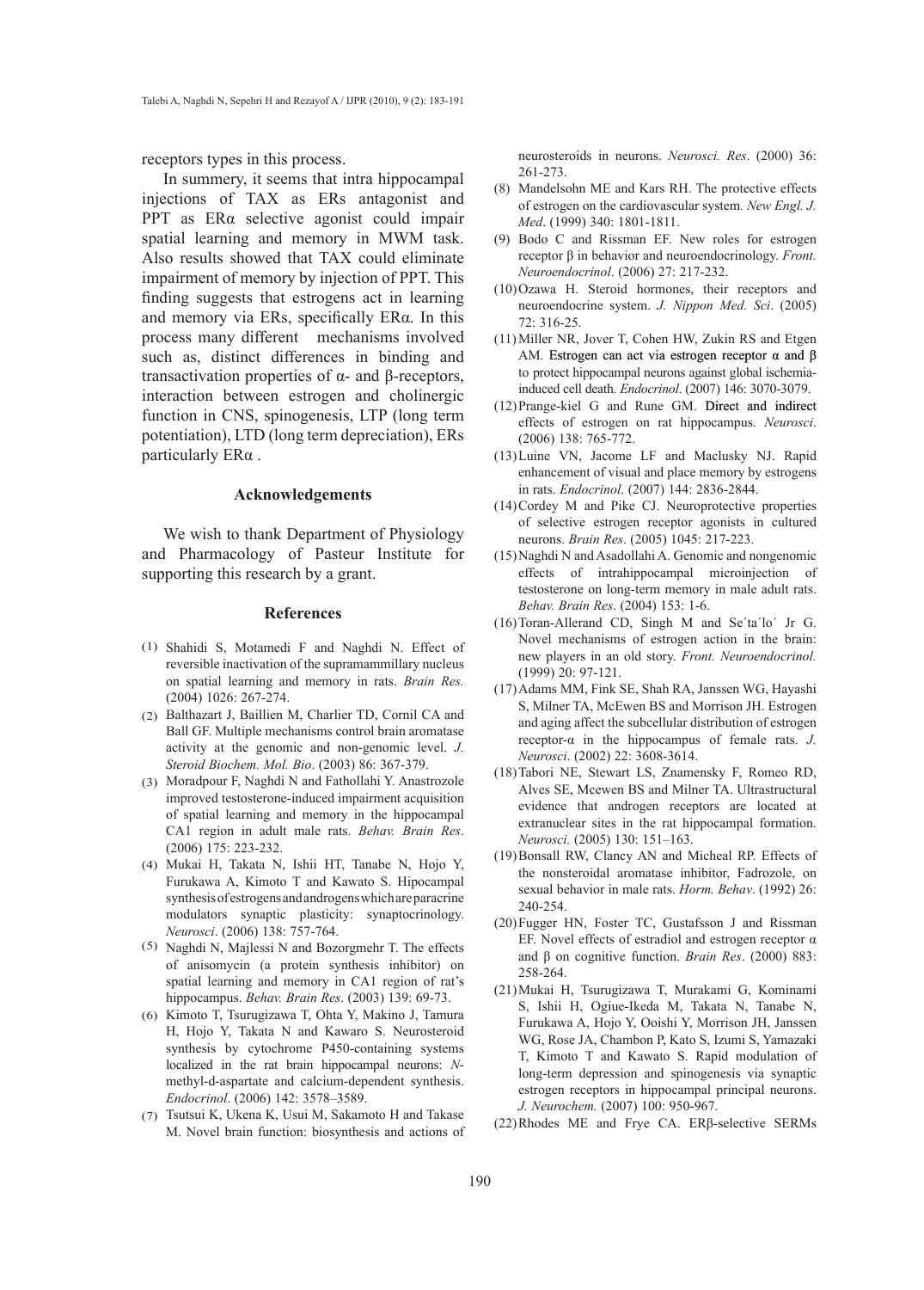produce mnemonic-enhancing effects in inhibitory avoidance and water maze tasks. *Neurobiol. Learn. Memory*. (2006) 85: 183-191.

- (23) Fugger HN, Cunningham SG, Rissman EF and Foster TC. Sex differences in the activational effect of ERα on spatial learning. *Horm. Behav*. (1998) 34: 163-170.
- Edinger KL and Frye CA. Androgens' effects to (24) enhance learning may be mediated in part through actions at estrogen receptor-β in the hippocampus. *Neurobiol. Learn. Memory* (2007) 87: 78-85.
- (25) Temple JL, Fugger HN, Shetty X, Li SJ, Gustafsson J and Rissman EF. Estrogen receptor beta regulates sexually dimorphic neural responses to estradiol. *Endocrinol*. (2001) 142: 510-513.
- $(26)$  Haynes B and Dowsett M. Clinical pharmacology of selective estrogen receptor modulators. *Drugs Aging* (1999) 14: 323-36.
- $(27)$  Duo Ch, Chun-Fu W, Bin Sh and Yong-Meng X. Tamoxifen and toremifene impair retrieval, but not acquisition, of spatial information processing in mice. *Pharmacol. Biochem. Behav*. (2002) 71: 417-421.
- $(28)$  Duo Ch, Chun-Fu W, Bin Sh and Yong Meng X. Tamoxifen and toremifene cause impairment of learning and memory function in mice. *Pharmacol. Biochem. Behav*. (2002) 71: 269-276.
- (29) Henderson VW, Paganini-Hill A, Emanuel CK, Dunn ME and Buckwalter JG. Estrogen replacement therapy in older women: comparisons between Alzheimer's disease and nondemented control subjects. *Arch. Neurol*. (1994) 5: 896-900.
- (30) Henderson VW. Estrogen, cognition, and a woman's risk of Alzheimer's disease. *Am. J. Med*. (1997) 103: 11s-8s.
- Vazquez-Pereyra F, Rivas-Arancibia S, Loaeza-Del (31) Castillo A and Schneider-Rivas S. Modulation of short term and long term memory by steroid sexual

hormones*. Life Sic.* (1995) 56: PL255-60.

- $(32)$  Rajakumar G, de Fiebre N, Taube J and Simpkins JW. Estradiol reduces cognitive decline caused by severe hypoglycemia. *Neurosci. Abstr*. (1995) 21: 164.
- $(33)$  O'Brian CA, Ward NE and Anderson BW. Role of specific interactions between protein kinase C and triphenylethylenes in inhibition of the enzyme. *J. Natl. Cancer Inst*. (1998) 80: 1628-33.
- Furr BJ and Jordan VC. The pharmacology and clinical (34) uses of tamoxifen. *Pharmacol. Ther.* (1984) 25: 127-205.
- (35) Kroeger EA and Brandes LJ. Evidence that tamoxifen is a histamine antagonist. *Biochem. Biophys. Res. Commun*. (1985) 131: 750-5.
- Leranth C, Petnehazy O and MacLusky NJ. Gonadal (36) hormones affect spine synaptic density in the CA1 hippocampal subfield of male rats. *J. Neurosci.* (2003) 23: 1588-1592.
- (37) Tsurugizawa T, Mukai H, Tanabe N, Murakami G, Hojo Y, Kominami S, Mitsuhashi K, Komatsuzaki Y, Morrison JH, Janssen WG, Kimoto T and Kawato S. Estrogen induces rapid decrease in dendritic thorns of CA3 pyramidal neurons in adult male rat hippocampus. *Biochem. Biophys. Res. Commun.* (2005) 337: 1345-1352.
- (38) Migaud M, Charlesworth P, Dempster M, Webster LC, Watabe AM, Makhinson M, He Y, Ramsay MF, Morris RG, Morrison JH, O'Dell TJ and Grant SG. Enhanced long-term potentiation and impaired learning in mice with mutant postsynaptic density-95 protein. *Nature* (1998) 396: 433-439.
- (39) Hojo Y, Murakami G, Mukai H, Higo S, Hatanaka Y, Ogiue-Ikeda M, Ishii H, Kimoto T and Kawato S. Estrogen synthesis in the brain--role in synaptic plasticity and memory. *Mol. Cell Endocrinol.* (2008) 290: 31-43.
- This article is available online at http://www.ijpr-online.com